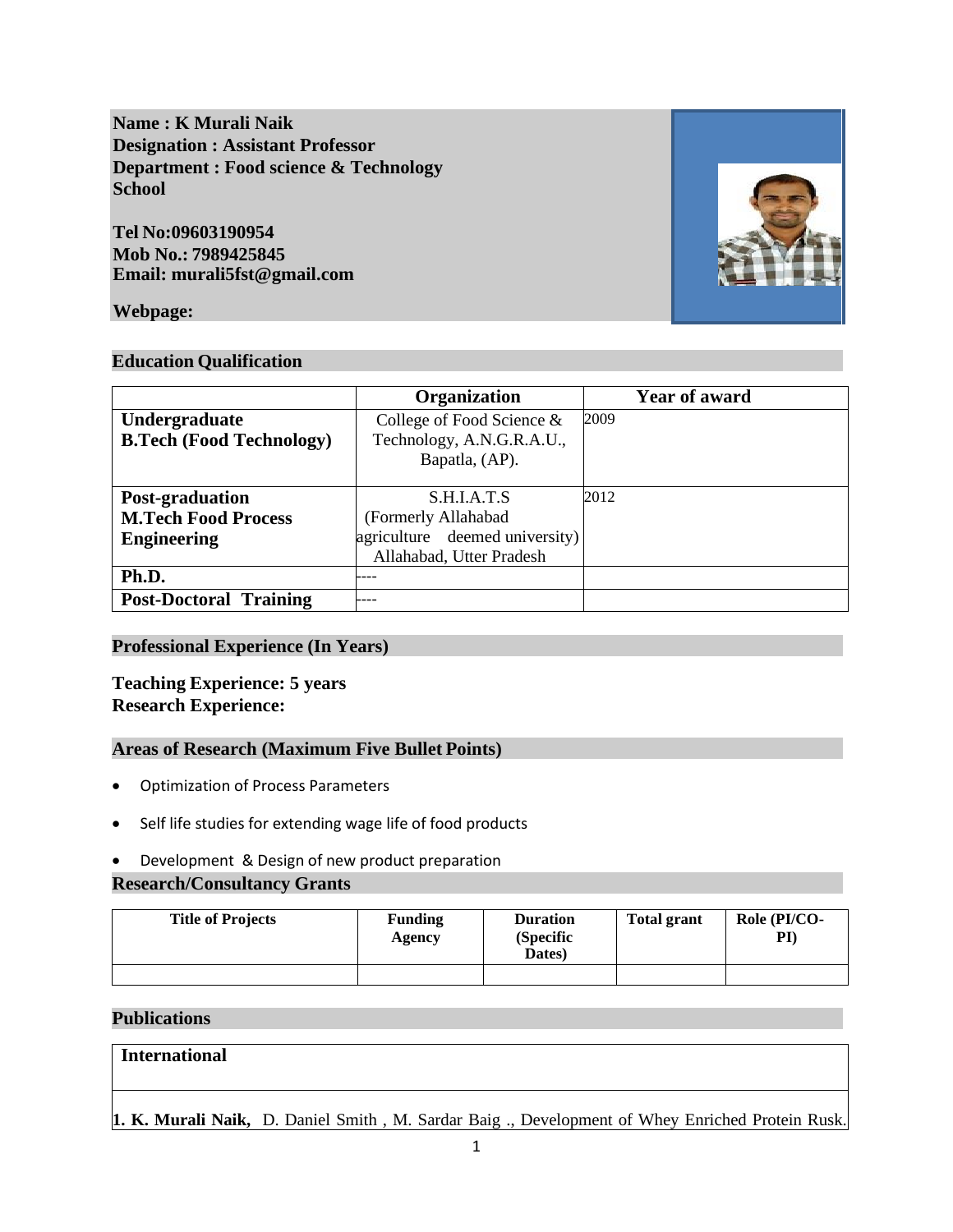The Andhra Agric. J 63(4):915-920. (2016)

**2**. **K. Murali Naik,** D. Daniel Smith , M. Sardar Baig ., Development of Multipurpose mix. The Andhra Agric. J 63(3):676-679. (2016)

**3**. Penchala Raju.M, **Murali Naik.K**,,P.S.S.Sailaja,and Poshadri. A. Study on hypoglycemic activity of functional food. International journal of food science and technology Vol. 3(1):10-23. (2014)

**4**. Jesse Joel T. , Sunitha G. , **Murali Naik K**., Muthukumar Nadar M. S. A. Prevalance of Oral Disease in

A Tribal Village At the Siruvani Foothills, Coimbatore - A Pilot Study . in IJERT Vol. 3 Issue 7, July (2014)

 5. A.Manoj Kumar, **K.Murali Naik** , Jalindar Pathare, Deepika Balfour, P.M. Kotecha. Studies on osmo-air drying of bittergourd chips- Sensory evaluation in IJETED, Issue 6 Vol-3 : 63-80, April-may (2016)

 6. A.Manoj Kumar, **K.Murali Naik** , Jalindar Pathare, Deepika Balfour, P.M. Kotecha. Studies on osmo-air drying of bittergourd chips- Physical and Chemical composition in IJASTR, Issue 6 Vol-3: 175-196 May- June (2016)

Naik, K.M., Bala, K.L., Srinivas, D., Optimisation of Osmotic Dehydrated Microwave Frying of Potato Slices, *Int. J. Pure App. Biosci.* **5(4):** 1917-1930 (2017).

Naik, K.M., Bala, K.L. and Srinivas, D., Study on Optimisation of Microwave Frying of Potato Slices, *Int. J. Pure App. Biosci.* **5(4):** 1207-1218 (2017).

## **National**

Author/s (Year), Title, Name of Journals, Volume (Issue), Page no.

## **Book Chapters**

Author/s (Year), Title, Name of Book, Publisher, Edition, ISBN No., Page no.

## **Authored Books**

# **1. Published book titled with ' Objective of Food Technology '- Astrals International Publisher New delhi, 2015**